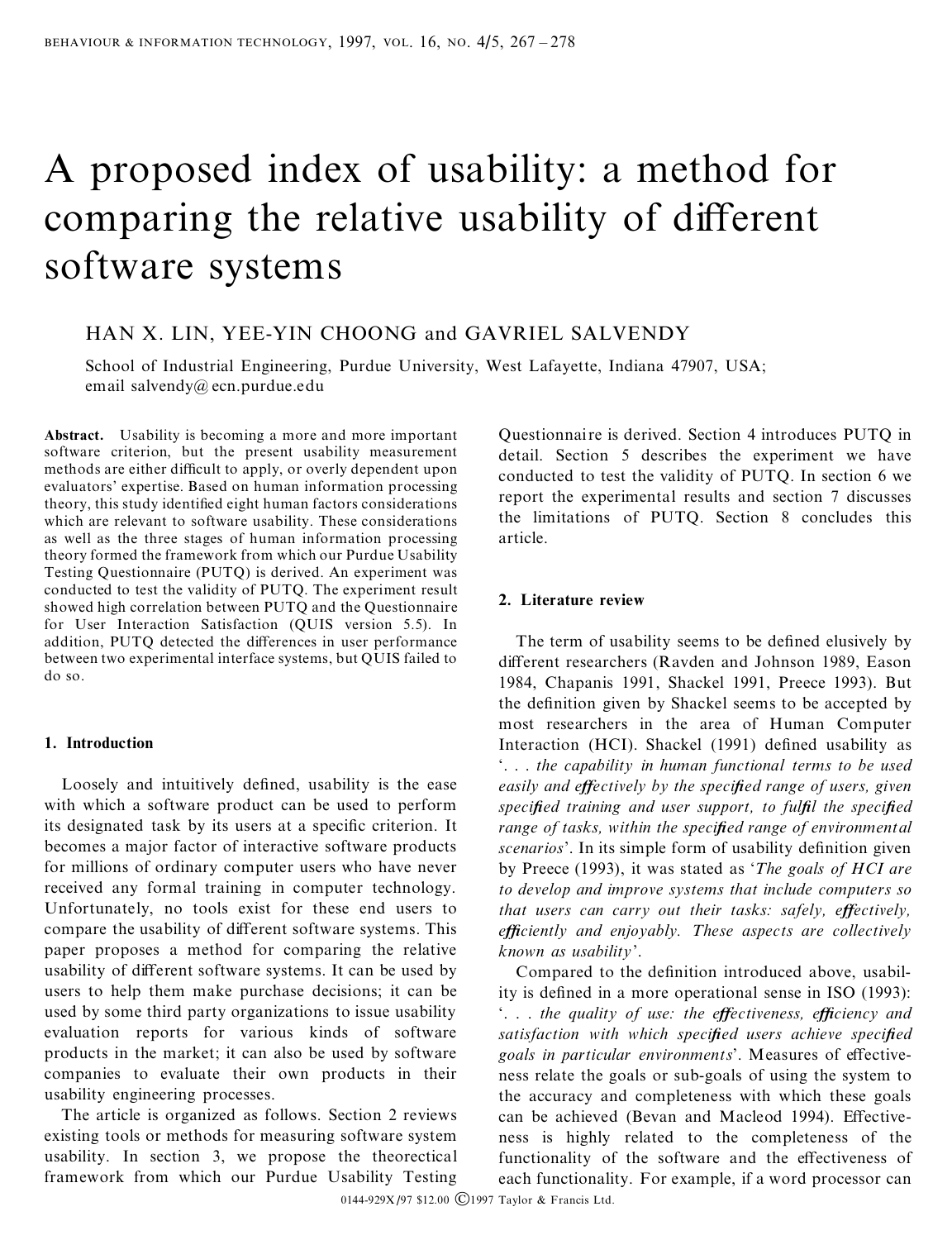not be used to edit a file, its effectiveness will be very low. Measures of efficiency relate the level of effectiveness achieved to the expenditure of resources. If using one word processor to edit a file is faster than using another word processor to edit the same file, the former will have higher efficiency than the latter. Measures of satisfaction describe the perceived usability of the overall system by its users and the acceptability of the system by the people who use it and by other people who are affected by its use.

There exist several approaches which can be used to evaluate interface usability. Perhaps the approach adopted most often is usability testing. Usability testing is based upon the principle of trailing prototypes and capturing data about the system and user performance which can then be analysed. Many user tests take place in specially equipped usability laboratories (Nielsen 1994). Usually such a laboratory has two rooms, one for experiments, the other for observation (Nielsen 1993). Typically, there will be sound-proof, one-way mirrors separating the observation room from the test room to allow the experimenters to discuss user actions without disturbing the subjects. Usability testing can be conducted to get information about user execution time, accuracy, users' satisfaction, as well as video tapes and system logs. Some tools have been developed for userbased measures of usability in the laboratory and the field: user performance, user satisfaction, and cognitive workload (Bevan and Macleod 1994). In order for usability testing to have high validity, subjects must be selected to represent the intended user group, usability testing must be conducted properly, and usability data must be carefully analysed. The advantage of this method is that the results are directly from the users. It can identify serious and recurring problems and avoid low-priority problems. It also has some degree of objectivity. On the other hand, it usually requires userinterface expertise and large samples of users to obtain reliable data, it will be difficult to find individual usability problems and, most of all, it is costly for the laboratory settings.

Another usability testing approach which also collects data directly from users in the thinking-aloud approach or protocol analysis. Basically, this method asks subjects to think aloud while they use the system to be evaluated. By verbalizing their thoughts, the test users enable the experimenters to know how users view the computer system, and how they interpret each individual interface item. Protocol analysis makes it easy for the experimenters to identify the users' major misconceptions and the components of the system which cause these misconceptions. However, thinking aloud seems very unnatural to most people, and some test users have great difficulties in keeping up a steady stream of utterances as

they use a system and, for experienced users or experts, it is difficult for them to verbilize the detail of their operational processes.

Still another approach that has some degree of objectivity is formal modelilng. Research in formal modelling aims at developing theories on interaction of human with interfaces in order to structure more objective techniques for the evaluation process. Many models have been proposed in this vein. The GOMS model of Card *et al*. (1983), is a method for classifying the skills necessary to use an interface in terms of Goals, Operators, Methods and Selection rules. One of its variations NGOMSL, which stands for the Natural GOMS Language, was developed by Kieras (1988) to enable the task analysis using a GOMS-like model to be more specific. The purpose of these models is to describe idealized, error-free behaviour in terms of those four concepts (goals, operators, methods, and selection rules) and to provide predictions for the time taken to execute given tasks. The NGOMSL can also be used to estimate minimal learning time, and to quantify different aspects of mental workload. TAG, which stands for Task-Action-Grammars, was developed by Payne and Green (1986) and is a method of describing interfaces in terms of the linguistic structure of the commands. Particularly, TAG requires an existing interface specification for evaluation and has little to say about non-expert performance. It is mainly focused on revealing internal inconsistency existing in the interface mechanisms rather than user performance. One recent formal method was proposed by Thimbelby (1994). In that, it suggested treating user interfaces as finite state machines, and using graph theory as an analytic framework for a given system definition. It can be used to predict users' learning time, expert users' execution time, etc. In general, this approach is objective, it can provide quantitative analysis of interface properties, and it is based on the design specifications rather than the product or prototype. On the other hand, it is complex and requires expertise to apply. It tends to focus on only one dimension, usually high-level, of the interface to be evaluated.

Other less formal usability evaluation methods include guidelines/checklists and heuristic methods. Many computer companies like IBM (1991), Apple Computer, Inc. (1992), Open Software Foundation, Inc. (1993) have their own interface guidelines provided to the interface designers to follow. The most widely cited one is by Smith and Mosier (1986). More guidelines were proposed by Marshall *et al*. (1987), Brown (1988), and Carlow International, Inc. (1992). Guidelines can be very useful in guiding user interface design. For example, a software system which follows Macintosh guidelines can be consistent with other Macintosh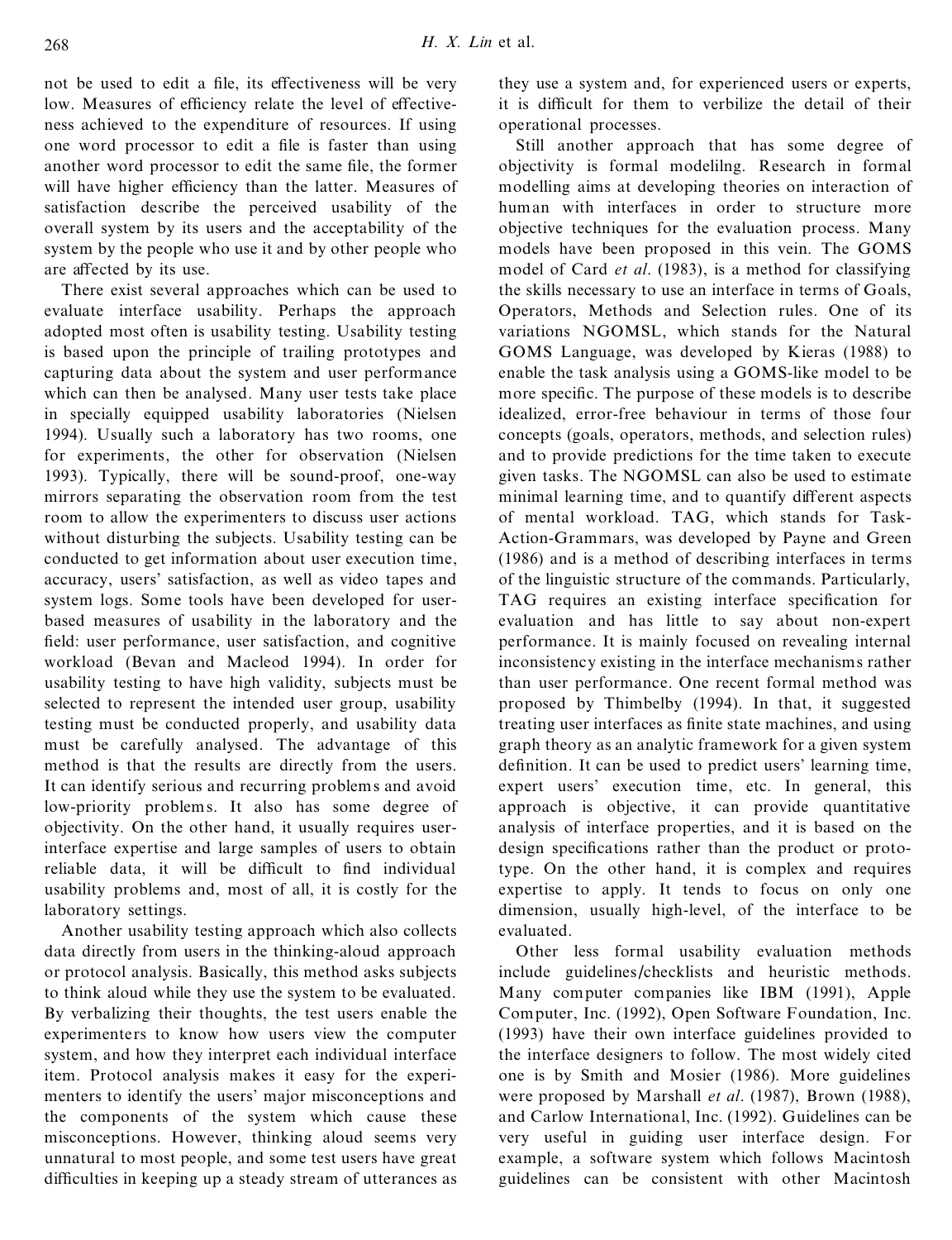programs. Although guidelines are very popular, they also have been criticized for being hard to follow. Especially for general guidelines such as Smith and Mosier (1986), they can mean different things to different people. Another problem with guidelines is that they have so many detailed items. This makes it even harder for software designers to follow them. Even worse, they might be misapplied to defend bad designs or even create new or more usability problems.

Some usability specialists therefore proposed another method that is easier to follow: heuristic evaluation. Heuristic evaluation is the application, by evaluators of varying degrees of expertise, of a set of heuristics to judge the adequacy of a design prototype. Nielsen and Molich (1990) proposed ten usability heuristics: (1) simple and natural dialogue; (2) speak the user's language; (3) minimize user memory load; (4) consistency; (5) provide feedback; (6) clearly marked exits; (7) shortcuts; (8) good error messages; (9) prevent errors, and (10) help and documentation. It was reported that the heuristic evaluation approach is the most effective among several evaluation methods in identifying large number of usability problems and serious problems (Jeffries *et al.* 1991, Virzi *et al.* 1993). There will be no extra cost involving the recruitment of subjects other than the cost for in-house expert evaluators. However, since it does not involve real users, it has some degree of subjectivity and, it requires several evaluators with some degree of expertise to perform the evaluation which limits its application power.

Although there are many usability evaluation methods, they all have some disadvantages as summarized in Table 1 (adapted from Nielsen 1993, Lansdale and Ormerod 1994). They are either difficult to apply, or dependent upon the evaluators' expertise. To compensate for the disadvantages of these existing evaluation methods, this study aims to develop a quantitative usability measurement tool which will be effective, easy to apply, low-cost, and involve fewer subjects. The instrument which we have developed is different from the Questionnaire for User Interaction Satisfaction (QUIS) in that the QUIS is mainly for measuring users' satisfaction toward a user interface while our instrument tries to measure the usability of software systems, not only users' satisfaction.

## **3. Theoretical framework**

In order to develop a usability measurement tool, it is very important to have a theory-based framework to ensure the validity and reliability of the proposed instrument. One relevant study was done by Reiterer and Oppermann (1993). In this study, two dimensions were identified as important issues in evaluating user interfaces: technical system components and softwareergonomic criteria. In the technical system components dimension, four main categories were included: input/ output interface, dialogue interface, functional interface, and organizationa l interface. Several criteria have been addressed in the second dimension, namely; availability, suitability for the task, clearness, self-descriptiveness, conformity with user expectation, error tolerance, suitability for learning, suitability for individualizatio n, controllabilit y, cooperation and communication, and finally, data protection.

| Method name           | Advantages                        | Disadvantages                   |  |  |
|-----------------------|-----------------------------------|---------------------------------|--|--|
| Laboratory testing    | Identify serious problems;        | Require expertise;              |  |  |
|                       | Identify recurring problems;      | High cost:                      |  |  |
|                       | Avoid low-priority problems;      | Need large number of users;     |  |  |
|                       | Some degree of objectivity.       | Miss consistency problems.      |  |  |
| Thinking aloud        | Pinpoints user misconceptions;    | Unnatural to users;             |  |  |
|                       | Low cost.                         | Hard for expert users.          |  |  |
| Formal modelling      | Quantitative analysis;            | Extremely complex;              |  |  |
|                       | Give unexpected insight;          | Require expertise;              |  |  |
|                       | Some degree of objectivity.       | Tend to focus on one dimension. |  |  |
| Guidelines/checklists | Identify general problems;        | Miss some severe problems;      |  |  |
|                       | Identify recurring problems;      | Might be misapplied;            |  |  |
|                       | Can be used by non-specialists;   | Difficult to follow.            |  |  |
|                       | Applicable at all design stages.  |                                 |  |  |
| Heuristic evaluation  | Identify many problems;           | Require expertise;              |  |  |
|                       | Identify more serious problems;   | Require several evaluators;     |  |  |
|                       | Low cost:                         | Some degree of subjectivity.    |  |  |
|                       | Predict further evaluation needs. |                                 |  |  |

Table 1. Summary of advantages and disadvantages of different usability evaluation methods.

Source: Modified from Nielsen (1993) and Lansdale and Ormerod (1994).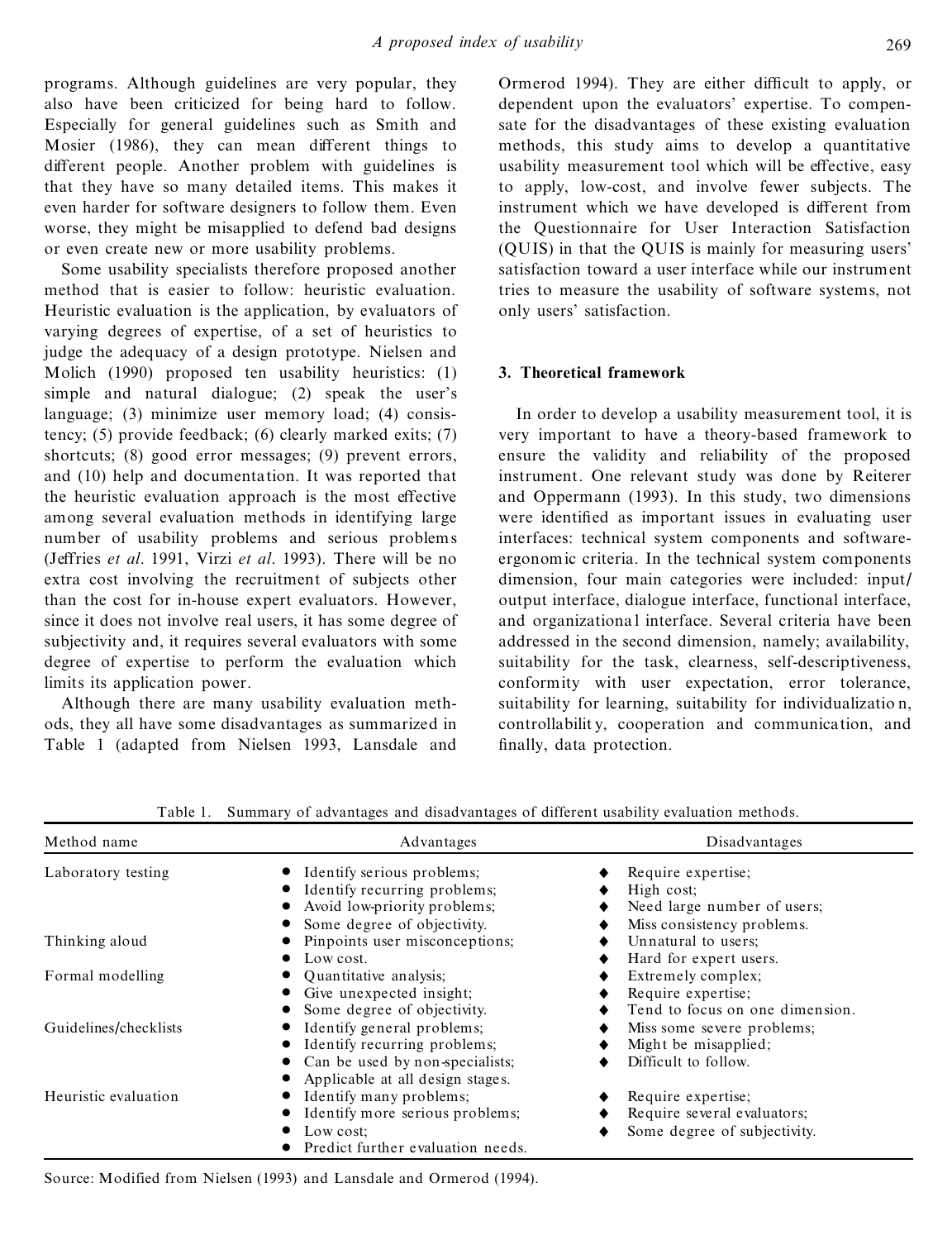## 3.1. *Assumptions*

The framework of this study is based on two assumptions: (1) user satisfaction is correlated with other usability measures, namely; effectiveness, efficiency, and learnability; (2) design features of a software affect is effectiveness, efficiency and learnability. Some studies were devoted to measuring users' satisfaction with computer interfaces through carefully designed questionnaires. In QUIS, developed by Norman and Shneiderman (1989), among the total 27 items in the questionnaire. 21 items are directly related to interface features. Another questionnaire SUMI (Software Usability Measurement Inventory) was developed (Kirakowski and Corbett 1993) to measure user satisfaction, and hence to assess user perceived software quality. SUMI provides three types of measures: an overall assessment, a usability profile, and item consensus analysis. In the usability profile, five sub-scales are included: affect, efficiency, helpfulness, control, and learnability. Again, it is illustrated clearly that user satisfaction is related to other usability measures such as efficiency and learnability. For the second assumption, many published researches have shown measurable and significant performance advantages of some design alternatives over the other (Mayhew and Mantei 1994). For example, McDonald *et al*. (1983) did research on comparing random ordering of menu item vs. categorical ordering in a simple search/select task. Their results showed 4 seconds difference in performance time. Another study (Kacmar and Carey 1991) compared user interfaces constructed of text, pictorial, or text-andpictorial formats. Results showed that the interface constructed of a mixed format (text and pictorial) resulted in the fewest number of incorrect user selections. These experimental results provide support for feature-based software evaluation.

## 3.2. *Human information processing*

The process of human interaction with computer interfaces is mainly information processing. We need to investigate how humans process information in order to understand the interaction between humans and computers, and hence to develop usable computer interfaces for humans. The three-stage model is probably the most common one used to describe human information processing (Proctor and Van Zandt 1994).

The perceptual stage includes processes involved in the detection, discrimination, and identification of displayed information. If the display is not clear or is not distinguishable , much of the information will be lost. After information has been extracted from a

display to allow the identification or classification of the stimuli, processes begin to operate with the goal of determining the appropriate action or response. These processes include the retrieval of information from longterm memory, comparisons among displayed items, comparison between displayed items and information stored in memory, and decision making. In this cognitive stage, such constraints as the limited abilities to attend to multiple sources of information, to retrieve information from memory, to perform complicated mental calculations, and the limited capacity of the short-term memory greatly affect human performance. Errors in performance may arise due to these and other cognitive limitations. Following the perceptual and cognitive stages, an overt response (if required) needs to be selected, prepared, and executed.

#### 3.3. *Human-computer interaction (HCI) considerations*

Based on the theory of human information processing as well as the studies reviewed previously concerning interface usability, we have identified eight human factors criteria that are relevant to HCI. These criteria are compatibility, consistency, flexibility, learnability, minimal action, minimal memory load, perceptual limitation, and user guidance.

3.3.1. *Compatibility (CP):* Stimulus-response (S-R) compatibility refers to the phenomenon that the subjects' responses were faster and more accurate for the pairings of stimulus sets and response sets that corresponded naturally than for those that did not (Fitts and Seeger 1953). However, the compatibility effects depend not only on physical correspondence, but also on conceptual correspondence. Compatibility effects will occur whenever implicit or explicit spatial relationships exist among stimuli and among responses (Proctor and Van Zandt 1994). By attributing compatibility effects to the cognitive codes used to represent the stimulus and response sets, central cognitive processes must be responsible for the effects. Wickens *et al.* (1983) used the term S-C-R compatibility to emphasize the central processes (C). The mediating processes (cognitive processes) can be conceived more generally as reflecting the operator's mental model of the task. The implication of compatibility effects on HCI is that the user performance will be hindered if the displayed information and response required is not compatible.

3.3.2. *Consistency (CS)*: In human-computer interaction, consistency is recognized to be able to improve user performance and user satisfaction. According to Grudin (1989), consistency is twofold: internal consis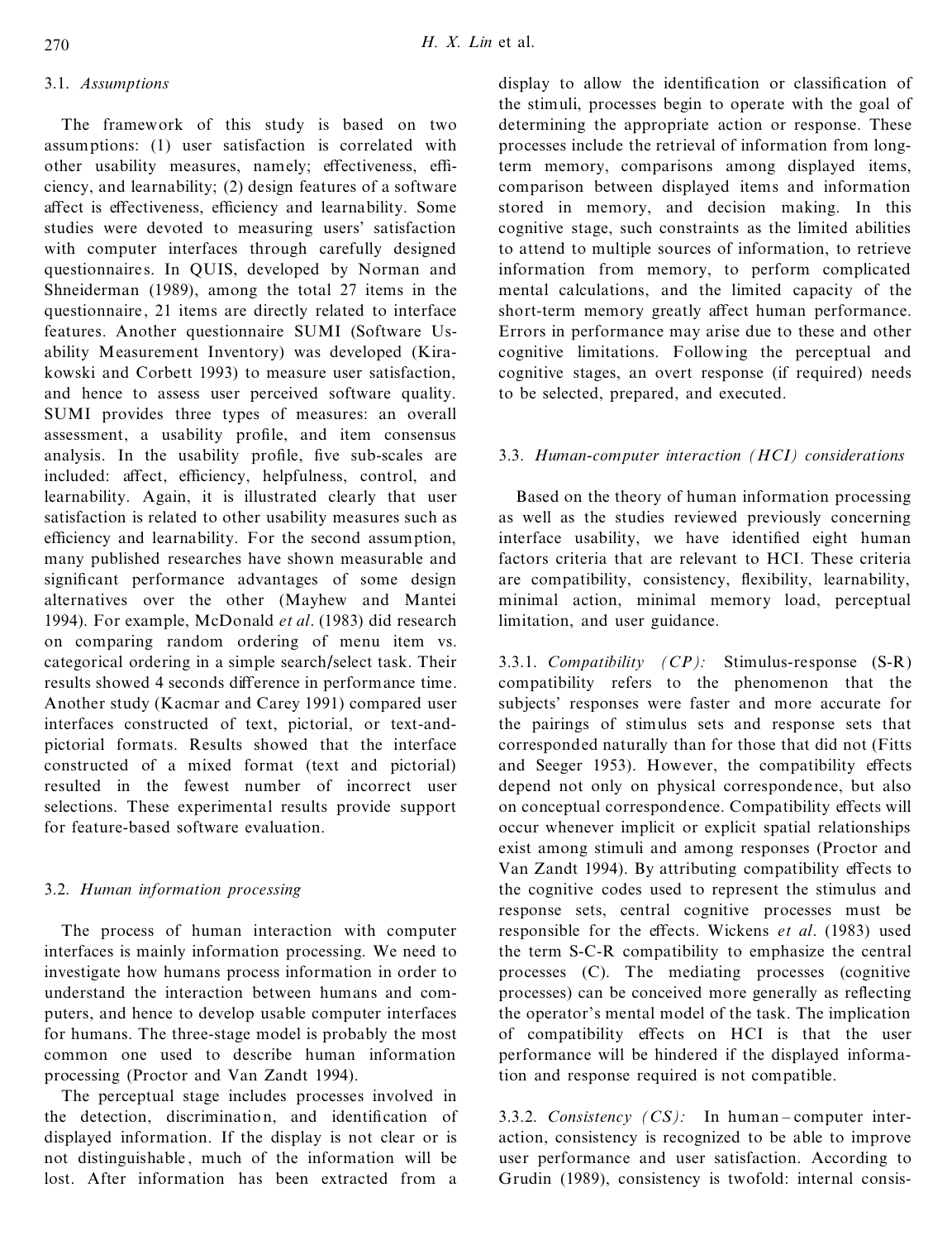tency and external consistency. Internal consistency is the consistency within a system, whereas external consistency means the consistency among different systems. A good interface design should consider both internal consistency and external consistency.

3.3.3. *Flexibility*  $(FX)$ : Here by flexibility we mean that an interface should be able to adapt to users' needs. The adaptation can be made by users' customization or the interface itself, according to Gong and Salvendy  $(1994)$ . It is important to ensure good flexibility of an interface since different users may have different needs due to different levels of skill and users' needs may change according to the improvement of their skills over time and through experience.

3.3.4. *Learnability (LN):* A well-designed computer software should be easy to learn. Humans can learn through several formats such as rote learning, learning through understanding, or learning by exploration. The learning process will be enhanced and the result will be retained if users are presented with a well-designed, wellorganized interface.

3.3.5. *Minimal action (MA):* This criterion is quite straightforward. Users should be required a minimal number of actions to perform a certain task in order to increase users' efficiency and satisfaction.

3.3.6. *Minimal memory load (MML):* Working memory load is one important aspect of mental workload consideration. Many studies have focused on how to analyse human memory load, and hence tried to decrease memory load to improve performance and satisfaction. One of those is done by Bi and Salvendy (1994) which has supported the inverted U shaped relationship between human mental workload and performance. To ensure minimal working memory load will increase human performance. Minimal long-term memory load requirement will help users learn interface more easily. The less that users need to learn, the faster users can learn it.

3.3.7. *Perceptual limitation (PL):* A good human computer interface should embed the considerations of human perceptual organization limitations. The perceptual organization is the process by which humans apprehend particular relationships among potentially separate stimulus elements (Boff and Lincoln 1988). The most basic is figure-ground organization. The principles of *Gestalt grouping* are especially important in display design in which they describe how elements might be perceived as a group. The principle of proximity is that elements close together in space tend to be perceived as a group. The principle of similarity is that similar elements (in terms of form, colour, or orientation) tend to be grouped together perceptually. The principle of continuity refers to the phenomenon that points connected in straight or smoothly curving lines tend to be seen as belonging together. The principle of closure refers to a tendency for open curves to be perceived as complete forms. Finally, the principle of common rate is that elements moving in a common direction at a common speed are grouped together. Whenever colours will be used in design, the limitations of human colour perception need to be considered. Spatial resolution is another example of the HCI considerations for perceptual limitation. Spatial resolution is the minimal visual angle for a detail that can be resolved by a human being.

3.3.8. *User guidance (UG):* In general, a computer system with a good user guidance scheme will improve the learnability of the system as well as decrease the mental workload of the users since no extra effort will be needed for the users to perform designated tasks.

In considering the usability of computer interfaces, one needs to investigate the application of HCI considerations at each stage of human information processing. It would be appropriate to focus on consistency, compatibility and perceptual limitation considerations at the perceptual stage of human information processing. At the cognitive state, it would be necessary to take into account consistency, compatibility, flexibility, minimal memory load, learnability and user guidance. Finally, at the action stage, it would be proper to consider the consistency, compatibility and minimal action. The discussion is summarized in Table 2.

## **4. Development of the intelligence index of interface usability**

Based on the theory of human information processing, we identified eight human factors principles that are relevant to HCI. Most of these principles are supported by previous empirical studies. Having considered human-computer interaction task requirements, we then collected many user interface guidelines, questionnaire items from the literature (Apple Computer Inc. 1992, Brown 1988, Carlow International Inc. 1992, ISO 1993, Kirakowski and Corbett 1993, Marshall *et al*. 1987, Norman and Shneiderman 1989, Open Software Foundation Inc. 1993, Smith and Mosier 1986). From these items, we developed a preliminary usability questionnaire containing 100 items (Appendix A). Those items are classified according to the HCI considerations with the considerations of human limita-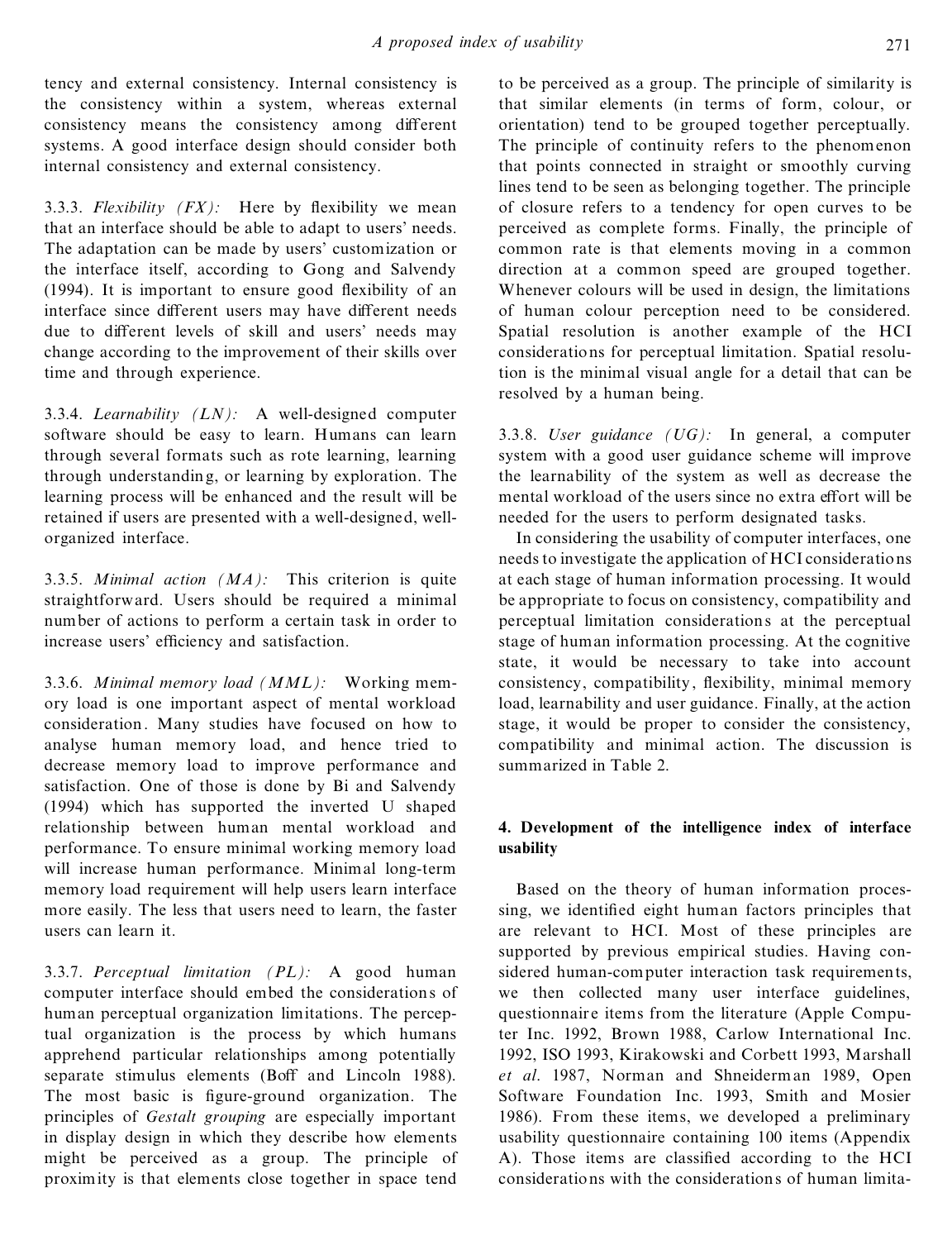| Human                    |            |           |        |
|--------------------------|------------|-----------|--------|
| information              | Perceptual | Cognitive | Action |
| processing               | stage      | stage     | stage  |
| Compatibility            | ΞIJ        | I         | O      |
| Consistency              | ð          | ð         | O      |
| Flexibility              |            | O         |        |
| Learnability             |            | f)        |        |
| Minimal action           |            |           | ð      |
| Minimal<br>memory load   |            | O         |        |
| Perceptual<br>limitation | ð,         |           |        |
| User guidance            |            | ≣         |        |

Table 2. Stages of human information processing in HCI.

tions embedded. Sample items for each HCI considerations are given as follows:

1. Compatibility (CP)

*Are the results of control entry compatible with user expectations?*

*Note:* Ensure that the results of any control entry are compatible with user expectations, so that a change in the state or value of a controlled element is displayed in an expected or natural form.

2. Consistency (CS)

*Internal Consistency:*

*Is the wording consistent across displays? Note:* Consistent wording for:

Displayed data.

Labels.

Tables.

Text.

*External consistency:*

*Is colour coding consistent with conventional colour meaning?*

*Note:* Conventional colour meaning such as:

- Red: alarm.
- Yellow: warning.
- · Green: normal.
- 3. Flexibility (FX)

*Are users allowed to customize windows?*

*Note:* Users should be able to change window attributes such as: font, size of the window, foreground/background colour, etc.

4. Learnability (LN)

*Is the ordering of menu options logical?*

*Note:* Organize menu options according to their: functionality, expected frequency of use, alphabetical ordering.

- 5. Minimal action (MA)
- *Is is easy to ®ll out data entry form? Note:*
- Place the cursor at the first data entry field.
- · If possible, provide default data.
- · Advance the cursor automatically to the next data entry field.
- 6. Minimal memory load (MML) *How are abbreviations and acronyms used? Note:* If possible, do not use abbreviations and

acronyms at all.

- · If it is necessary to use abbreviations and acronyms, use standard ones.
- · If there are no standard ones, use a consistent rule to generate them throughout the system.
- 7. Perceptual limitation (PL)

*Does it provide eaisiy distinguished colours?*

*Note:* Keep the number of colours used simultaneously no more than 4.

- avoid using the following colour-pairs on the same screen: red and blue, red and green, blue and green.
- avoid using the following colour-pairs as fore ground/background colours: yellow on white; yellow on purple; yellow on green; green on white; blue on black; red on black; magenta on black; magenta on green.

8. User guidance (UG)

*System Feedback: How helpful is the error message? Note:* Error messages should be specific to the point, explain what is wrong, and how it can be corrected. System should be able to give more detailed error message upon users' request.

A sample of the answer sheet of our questionnaire is shown in Appendix B.

The intelligence index will be calculated according to the equation shown as follows:

$$
Index = \frac{\sum_{W_i} \times (\text{Score}_i - \text{Penalty}_i)}{7 \times \sum_{W_i} \times \text{Item}_i} \times 100 \qquad (1)
$$

where:  $i =$  the *i*th item.

Score $i$  = the rating score of item *i*.

Penalty $i = 1$ , if the item *i* is applicable but not available (N/A).

0, if the item *i* is not applicable.

Item<sub>*i*</sub> = 1, if the item *i* is applicable.

0, if the item  $i$  is not applicable.

 $w_i$ <sup>=</sup> weighting of the importance of item *i*.

For each item (Item<sub>i</sub>), first of all, the evaluator needs to decide whether this item is applicable to the computer interface to be evaluated. If it is not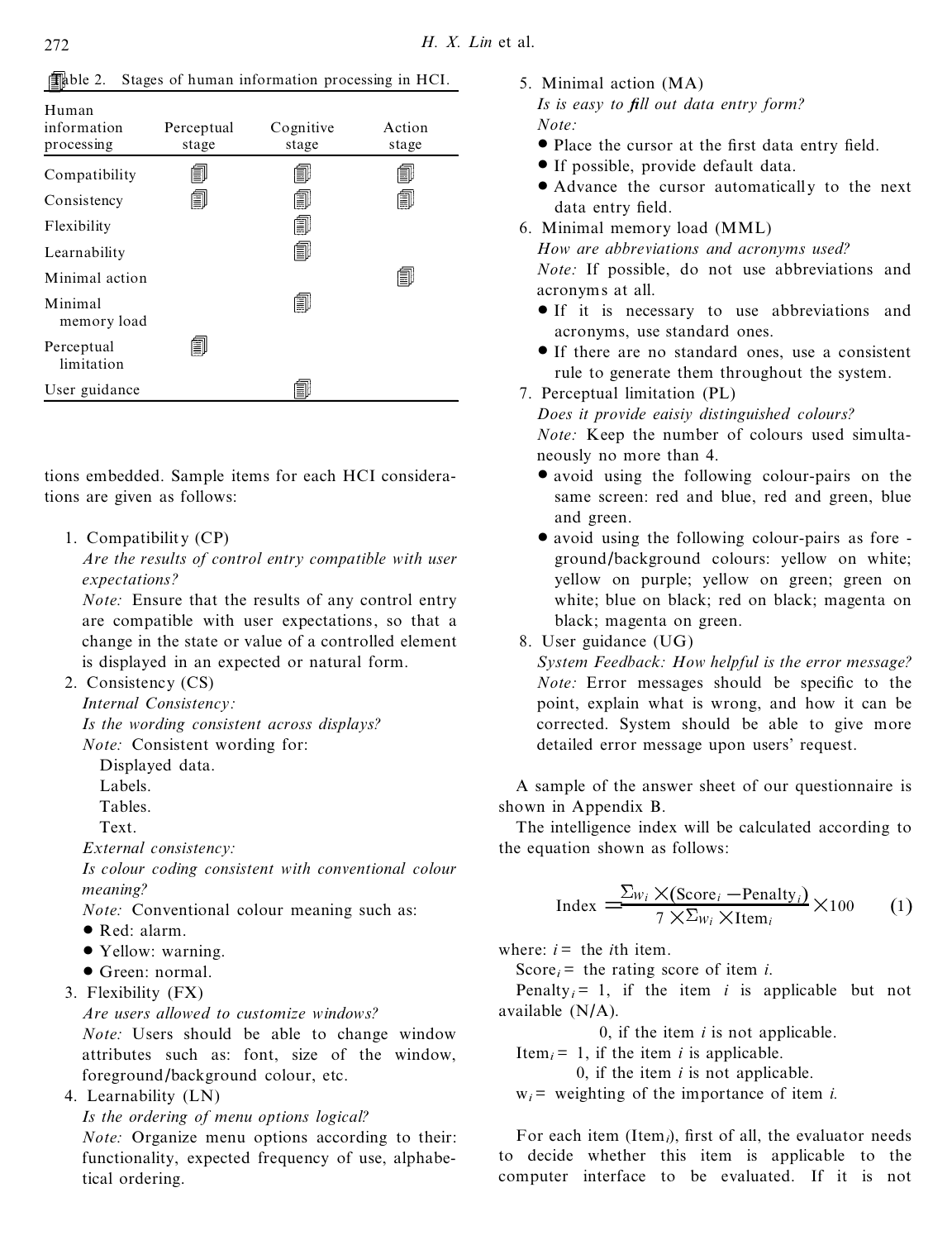applicable, then Item<sub>i</sub> will be assigned as  $\theta$ , and then proceed to the next item. If on the other hand, the item is applicable, a `1' will be assigned to Item*i*. Next, the evaluator will examine if the applicable item is available or not in the system. If 'not available' (N/ A) has been determined by the evaluator, then a penalty will be associated with this item which means there will be a possible usability problem according to the lack of this item. If it is applicable and available, then the evaluator will rate the interface on that item on a scale from 1 to 7 with 1 as the worst case and 7 as the best case. Meanwhile, the evaluator will give a weight to the item concerning the degree of importance of the item on a scale from 1to 3 with higher number associated with higher importance.

The intelligence index of the usability for a specific interface will be the ratio of the total score obtained by the evaluation to the possible perfect score and the ratio will be transformed using the scale of 100.

An assessment of objective usability can be made through PUTQ, a subjective method as long as PUTQ has high reliability and validity. `Reliability refers to the consistency of scores obtained by the same persons when reexamined with the same test on different occasions, or with different sets of equivalent items, or under other variable examining conditions.' (Anastasi 1976: 103). `The validity of a test concerns what the test measures and how well it does so.' (Anastasi 1976: 134). There are three kinds of validity: content validity, construct validity, and criterion-based validity (Anastasi 1976). PUTQ has good construct validity and content validity since it is derived from the experimental and theoretical base and its items were selected from lots of user interface guidelines and questionnaire items. An experiment which is reported below was conducted to test its reliability and criterion-based validity. Criterionbased validity was tested by testing the following hypothesis:

PUTQ score for high usability software is greater than that for low usability software.

## **5. Method**

#### 5.1. *Subjects*

Eight graduate students from an accredited American university majoring in engineering and sciences participated as subjects. All the subjects came from mainland China and have resided in USA for less than one year. The age of these subjects ranges from 23 to 27  $(\overline{X} = 24.6, SD = 1.51)$ . Four subjects were female and four male.

## 5.2. *Apparatus*

An IBM-based notebook computer (Toshiba T4700CT) was used for this study. It has 8M memory; its CPU is 80486; it has a 9 inch colour monitor and a standard two-button mouse.

#### 5.3. *Task*

Two experimental systems which were designed for the study of impacts of cultural differences on human computer interface design (Choong 1996) were used for this experiment. One system has abstract knowledge representation and functional strcuture (AF). It is a plain text description of the hierarchical organization of the information such as categories, sub-categories and items in the target system (on-line department store). The other system has concrete knowledge representation and thematic structure (CT). It is a metaphor analogous to a department store with several floors representing the categories. On each floor, there are sections standing for sub-categories under each category. The items displayed in each section are items in each sub-category. Given a shopping list, subjects were asked to find out the items on the list using both AF and CT.

In Choong's study (1996), for the Chinese subjects, CT was significantly better than AF in terms of performance time  $(F_{1,36} = 4.45; p = 0.04; 18.5%$  better) and number of errors  $(F_{1,36} = 18.38; p = 0.0001; 66\%$ better).

#### 5.4. *Experimental design*

A single factor (interface type), within-subject experi ment design was used for this study. The two levels of interface type are AF and CT.

To reduce the effect of sex differences, the same number of female and male subjects were used in this experiment. Task order (AF first or CT first) and questionnaire order (QUIS first or PUTQ first) were also balanced among subjects in this experiment.

Dependent variables of this experiment are: perfor mance time of the on-line shopping task, number of errors made during task performance, PUTQ score, and QUIS score. The detailed description of the first two dependent variables can be found in Choong (1996). PUTQ score is calculated from subjects' response to PUTQ using our scoring formula (Equation 1). A raw QUIS score is obtained from the subjects' response to QUIS 5.5 using its scoring scheme. This raw QUIS score, after a simple transformation (Equation 2), becomes the final QUIS score used in this study.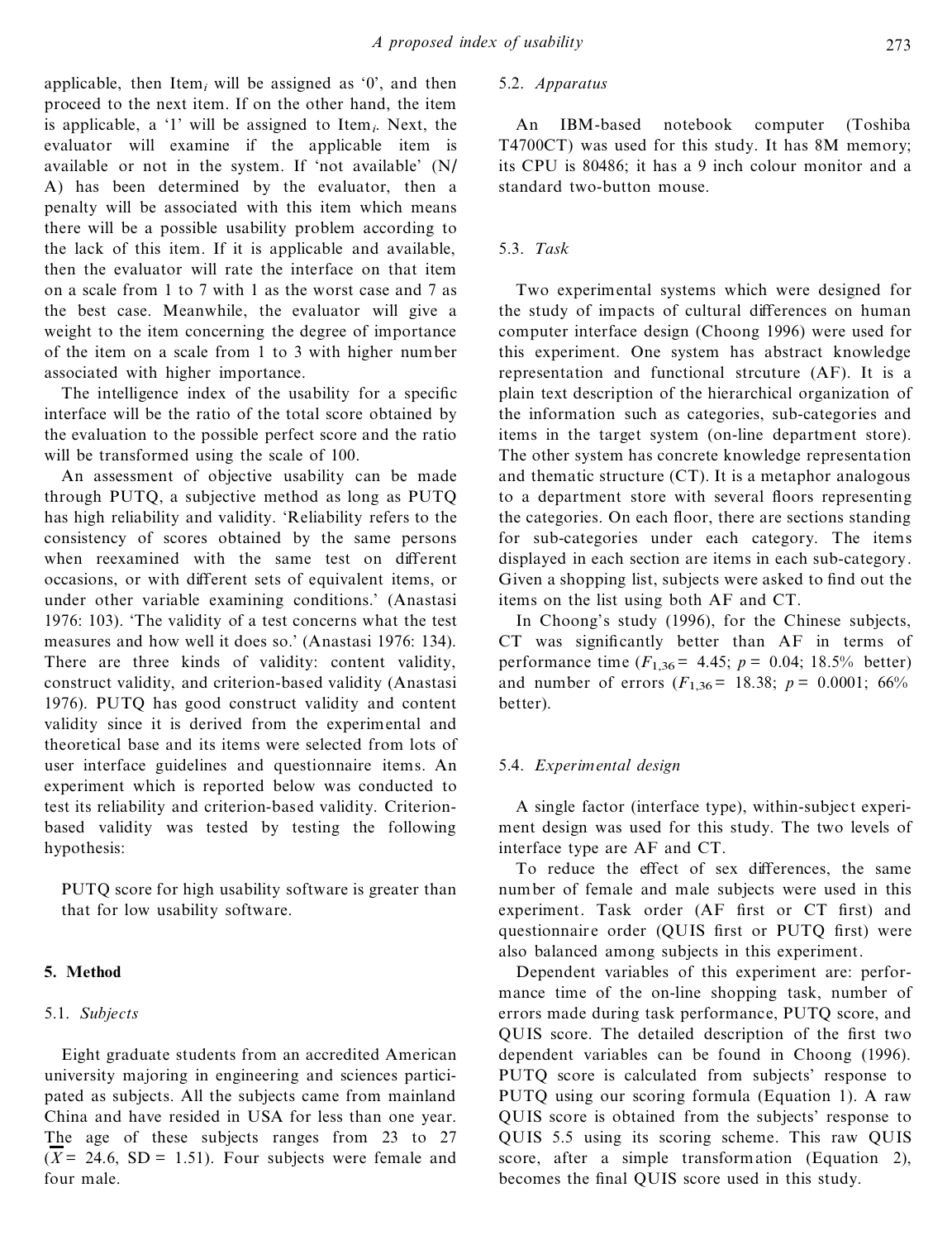$\overline{\text{OUIS}}$  score  $=$ 

$$
\frac{\text{Raw-QUIS\_score}}{(\text{Number\_of\_applicable\_items}) \times 9} \times 100 \qquad (2)
$$

where: Number of applicable items is the number of items which were regarded as applicable to the system being evaluated, and 9 is the maximum score a system can get for each applicable item.

#### 5.5. *Procedure*

The experiment was conducted in two consecutive days. In day one, subjects were asked to fill out a consent form. They were given on-line instructions of the shopping system. Then a brief practice session was conducted to help the subjects understand the operation of the system and the task to be performed. After subjects felt comfortable with the system, they were given a shopping list, and were asked to search out the items from the system. Depending on their treatment, subjects used either AF or CT interface in day one. After they performed the task, they were asked to fill out two questionnaire s: QUIS and PUTQ. Again half of the subjects filled out QUIS first and the other half filled out PUTO first.

In day two, subjects used another interface to do the same task. They were again asked to fill out QUIS and PUTQ after the search task. Finally subjects were paid for their participation.

Totally the experiment took about two hours.

#### **6. Results and discussion**

In order to assess the internal reliability of the usability tests, Cronbach Alpha was utilized for both tests. For QUIS, Cronbach Alpha varied from 0.61 to 0.92 with an average reliability level around 0.77. For PUTQ, the Cronbach Alpha values ranged from 0.59 to 0.81 with an average reliability of 0.70.

The hypothesis proposed at the end of Section 4 was tested by the first paired *t*-test in Table 3. It tests whether the PUTQ score between AF and CT are significantly different from each other. The test result showed that this difference is significant at 0.10 level. Since a previous study (Choong 1996) indicated that CT was significantly better than AF in terms of users' performance time and number of errors, which means that CT has higher usability than AF, our hypothesis was supported. PUTQ score for high usability software CT is significantly ( $\alpha$  = 0.07) higher than PUTO score for low usability software AF.

The third and fourth paired *t*-tests reported in Table 3 indicated that the effect of interface type on subjects' performance time and number of errors is significant at the 0.05 level. This is consistent with the result of Choong's (1996) study. We did these two tests just for reconfirming that CT is indeed better than AF in terms of fewer user errors and less performance time.

The second paired *t*-test in Table 3 indicated that QUIS is not sensitive enough to differentiate between AF and CT because QUIS scores for AF and CT are not significantly different, but it correlated well  $(r = 0.868)$ with PUTQ.

Both QUIS and PUTQ were administered by the same researcher. The order of their administration (OUIS first or PUTO first) was also balanced among subjects. It seems unlikely that their difference can be attributed to the difference in their administration. Because question items in PUTQ are organized around human factors principles and in QUIS they are organized around system components, detailed comparison between PUTQ and QUIS is not possible at this time. To do that, reorganization of PUTQ question items needs to be done first.

## **7. Limitations**

The framework from which PUTQ is derived is based on human information processing theory. Theoretically it can be applied to any man-machine systems. But questionnaire items in PUTQ are mainly focused on conventional graphical user interface software which

| rabie 3.<br>Paired <i>t</i> -test results. |          |           |           |           |                    |           |          |                |  |
|--------------------------------------------|----------|-----------|-----------|-----------|--------------------|-----------|----------|----------------|--|
|                                            | AF†<br>- |           | CTÌ       |           | AE-CT (Difference) |           | Paired   |                |  |
|                                            |          | <b>SD</b> |           | <b>SD</b> |                    | <b>SD</b> | $t$ test | <i>p</i> value |  |
| <b>PUTQ</b>                                | 75.85    | 17-12     | 80.89     | 14.09     | $-5.04$            | 6.73      | $-2.116$ | 0.07211        |  |
| <b>QUIS</b>                                | 83.44    | 8.75      | $85 - 22$ | 7.12      | $-1.78$            | 5.75      | $-0.874$ | 0.41087        |  |
| Time                                       | 248.14   | 68.36     | 193.37    | 65.01     | 54.78              | 54.28     | 2.854    | 0.02454        |  |
| Errors                                     | 49.74    | $23-01$   | 41.25     | 22.50     | 8.50               | $10-03$   | 2.397    | 0.04765        |  |

Table 3. Paired *t-*te st results.

² The system with abstract knowledge representation and functional structure.

³ The system with concrete knowledge representation and thematic structure.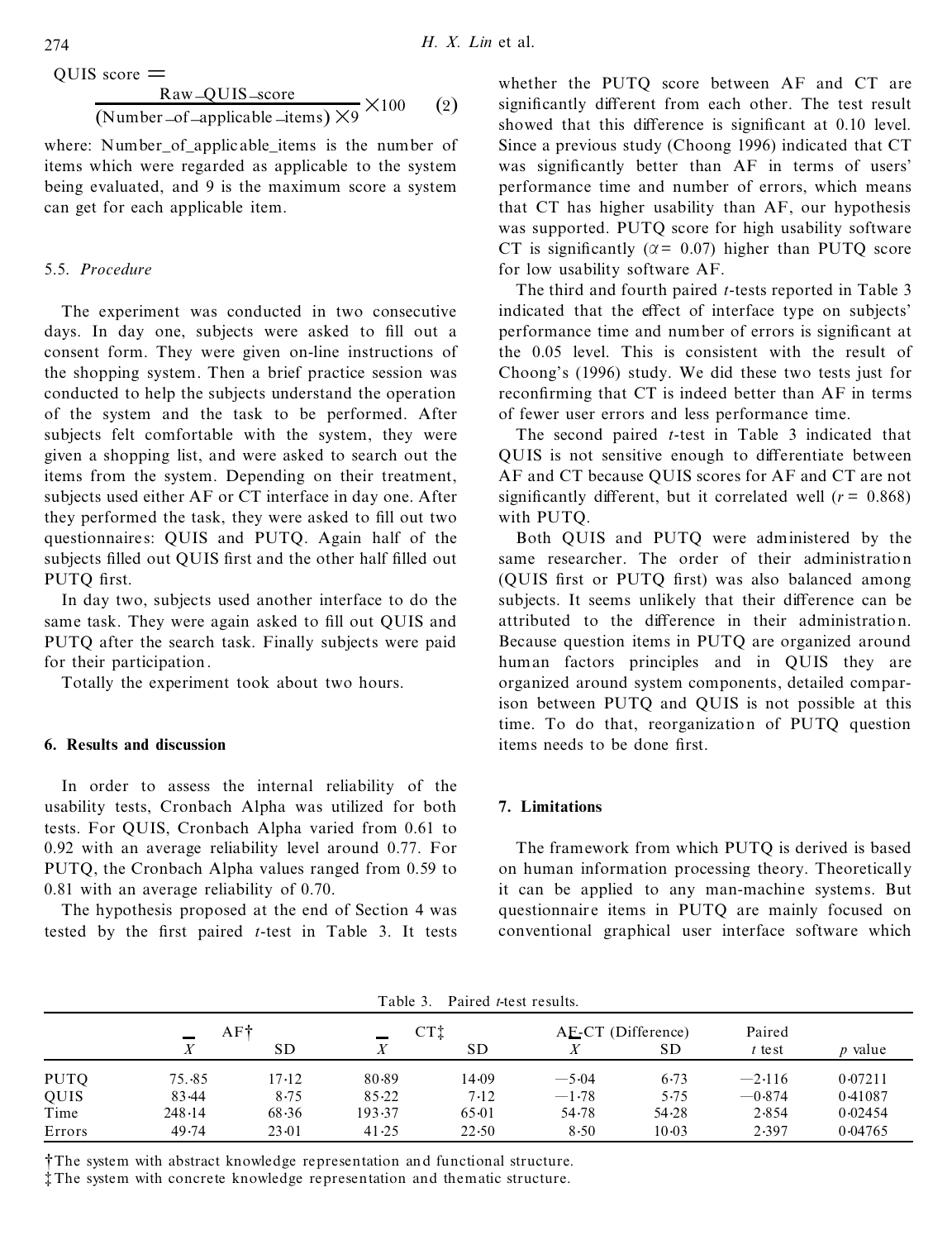requires visual display, keyboard, and mouse. Cautions should be exercised when using PUTQ to evaluate those interactive software systems which consist of sound or voice, animation, video, and pen-based computing components.

The usability measures considered in PUTQ were limited to traditional dimensions of usability. It is clear that less tangible issues such as pleasure or enjoyment are becoming more of a factor in the use of software systems. Further work needs to be done to incorporate such measures in PUTQ.

Our interest was to develop an instrument to be used by end-users to evaluate the usability of different interactive software systems. For resource reasons, our study focused on a special user population. In the future, we need to do more empirical tests involving many different users.

#### **8. Conclusion**

The proposed PUTQ questionnaire for usability testing has good construct validity and content validity since it is derived from the experimental and theoretical base outlined in the published literature. Its criterionbased validity and reliability in our experiment is also good. The full questionnaire is presented here so that it could be freely utilized by diversified groups of people on a variety of different computer software products. By so doing the questionnaire would be further evaluated and validated. The ultimate use of the usability questionnaire would be to derive usability index measures for each software and publish these in a similar way that consumer testing of consumer products is done in the USA. That would further increase the emphasis on user friendly design of computer software systems.

#### **Acknowledgements**

We gratefully acknowledge and appreciate the generous support of the NEC corporation in supporting the NEC professorship which made this study possible. We acknowledge the help of the anonymous referees, whose comments greatly improved this paper.

#### **References**

- ANASTASI, A. 1976, *Psychological Testing*. (4th ed.) (Macmillan, New York).
- APPLE COMPUTER IINC. 1992, *Human Interface Guidelines: The Apple DesktopInterface*. 2nd ed., (Addison-Wesley, Reading, MA).
- BEVAN, N. and MACLEOD, M. 1994, Usability measurement in context. In J. Nielsen (ed.) Usability Laboratories, special issue, *Behaviour* & *Information Technology*, 13, 132 - 145.
- B<sub>I</sub>, S. and SALVENDY, G. 1994. Analytical modeling and experimental study of human workload in scheduling of advanced manufacturing systems, *International Journal of Human Factors in Manufacturing*,  $4$ ,  $205 - 234$ .
- BOFF, K. R. and LINCOLN, J. E. 1988, *Engineering Data Compendium: Human Perception and Performance*. (Harry G. Armstrong Medical Research Laboratory, Wright-Patterson AFB, OH).
- BROWN, C. M. 1988, *Human-Computer Interface Design Guidelines*. (Ablex, Norwood, NJ).
- CARD, S. K., MORAN, J. P. and NEWELL, A. 1983, *The Psychology of Human Computer Interaction*. (Erlbaum, Hillsdale, NJ).
- CARLOW INTERNATIONAL INC. 1992, *Human-Computer Interface Guidelines*, prepared for Data Systems Technology Division, Software and Automation Systems Branch, Goddard Space Flight Center, Falls Church, VA.
- CHAPANIS, A. 1991, Evaluating usability. In B. Shackel and S. J. Richardson (eds), *Human Factors for Informatics Usability*,  $(Cambridge University Press, Cambridge), 359 - 396.$
- CHOONG, Y. 1996, *Design of computer interfaces for the Chinese population*. Unpublished Ph.D. dissertation, Purdue University, West Lafayette, IN.
- EASON, K. D. 1984, Towards the experimental study of usability, *Behaviour* & *Information Technology*, 3, 133 – 143.
- FITTS, P. M. and SEEGER, C. M. 1953, S-R compatibility: spatial characteristics of stimulus and response codes, *Journal of Experimental Psychology*, 46, 199 - 210.
- GONG, Q. and SALVENDY, G. 1994, Design of skill-based adaptive interface: the effect of a gentle push. *Proceedings of the Human Factors and Ergonomics Society, 38th Annual Meeting* (HFES, Santa Monica, CA), 295-299.
- GRUDIN, J. 1989, The case against user interface consistency. *Communications of the*  $ACM$ *, 32, 1164 – 1173.*
- INTERNATIONAL BUSINESS MACHINES CORPORATION, 1991, *Common User Access Guide to User Interface Design* (IBM, Cary, NC).
- ISO 1993, ISO CDS 9241-11: *Guidelines for Specifying and Measuring Usability*.
- JEFFRIES, R., MILLER, J. R., WHARTON, C. and UYEDA, K. M. 1991, User interface evaluation in the real world: a comparison of four techniques, *Proceedings of ACM CHI'91 Conference on Human Factors in Computing Systems*, 119 – 124 (Association for Computing Machinery, New York).
- KACMAR, C. J. and CAREY, J. M. 1991, Assessing the usability of icons in user interfaces, *Behaviour & Information Technology*, **10**, 443 - 457.
- KIERAS, D. E. 1988, Towards a practical GOMS model methodology for user interface design. In M. Helander (ed.), *Handbook of Human-Computer Interaction*. (Elsevier, North Holland),  $135 - 158$ .
- KIRAKOWSKI, J. and CORBETT, M. 1993, SUMI: the software measurement inventory, *British Journal of Educational*  $Technology, 24, 210 - 212.$
- LANSDALE, M. W. and ORMEROD, T. C. 1994, *Understanding Interfaces: a Handbook of Human-Computer Dialogue* (Academic Press, San Diego, CA).
- MARSHALL, C., NELSON, C. and GARDINER, M. M. 1987, Design guidelines. In M. M. Gardiner and B. Christie (eds), *Applying Cognitive Psychology to User-Interface Design*. (J Wiley & Sons, Chichester, U.K.),  $221 - 276$ .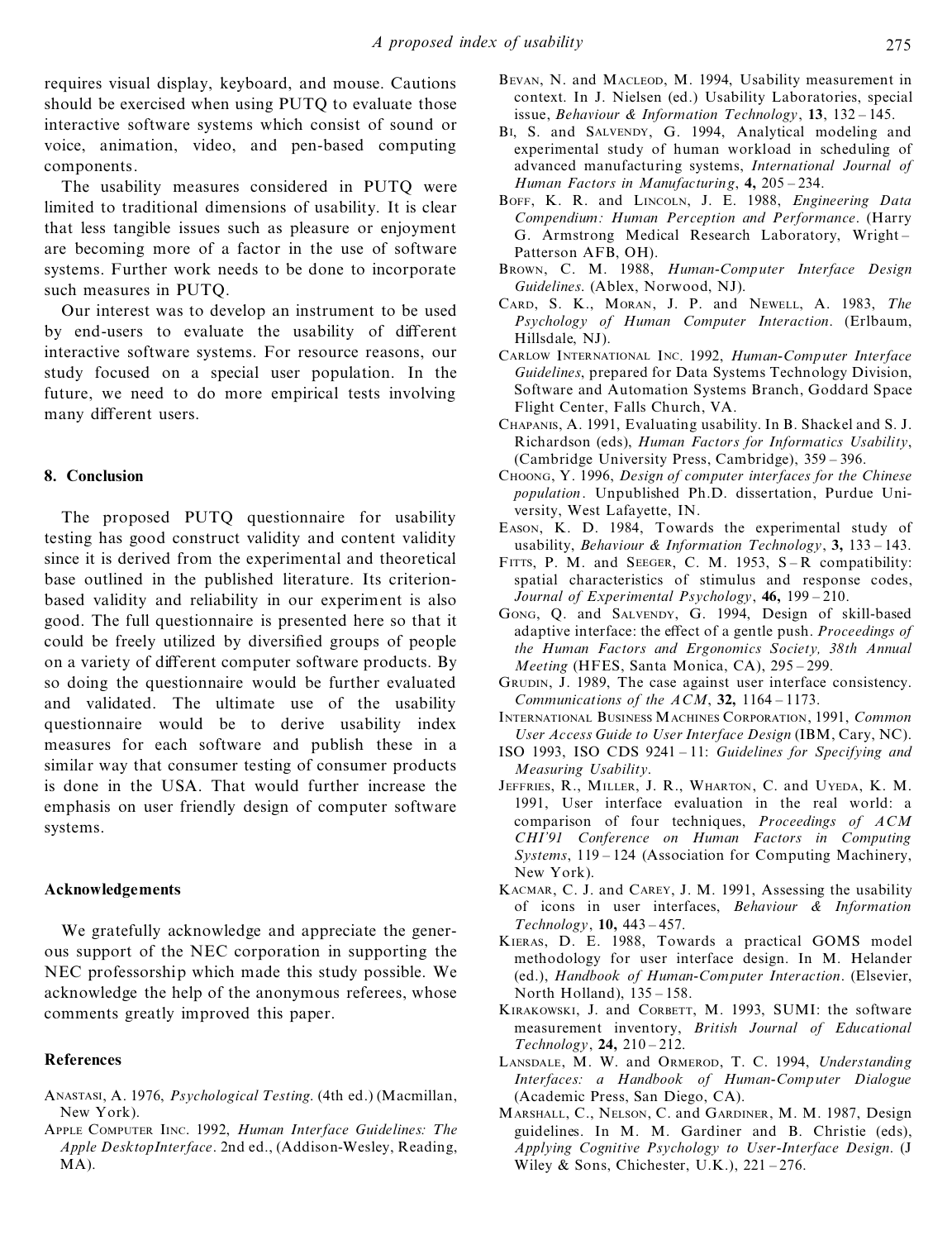- MAYHEW, D. J. and MANTEI, M. 1994, A basic framework for cost-justifying usability engineering. In R. G. Bias and D. J. Mayhew. (eds) *Cost-justifying Usability*, (Academic Press, Boston)  $9-43$ .
- MCDONALD, J. E., STONE, J. D. and LIEBELT, L. S. 1983, Searching for items in menus: the effects of organization and type of target. *Proceedings of the Human Factors Society* 25th *Annual Meeting*, (HFES, Santa Monica, CA) 12-22.
- NIELSEN, J. 1993, *Usability Engineering*. (Academic, San Diego,  $CA$ ).
- NIELSEN, J. 1994, Usability laboratories, *Behaviour and Information Technology*, **13,** 8.
- NIELSEN, J. and MOLICH, R. 1990, Heuristic evaluation of user interfaces. *Proceedings of ACM CHI ' 90 on Human Factors in Computing Systems*, Seattle, WA, 249 – 256 (Association for Computing Machinery, New York).
- NORMAN, K. and SHNEIDERMAN, B. 1989, *Questionnaire for User Interaction Satisfaction (QUIS 5.0)*, (HCI Lab, College Park, University of Maryland).
- OPEN SOFTWARE FOUNDATION INC. 1993, *OSF/Motif Style Guide*, (Prentice Hall, Englewood Cliffs, NJ).
- PAYNE, S. J. and GREEN, T. R. G. 1986, Task-action grammars: a model of mental representation of task languages. *Human-Computer Interaction*, 2, 93 – 133.
- PREECE, J. (ed.) 1993, *A Guide to Usability: Human Factors in Computing*. (Addison-Wesley, Wokingham).
- PROCTOR, R. W. and VAN ZANDT, T. 1994, *Human Factors: In Simple and Complex Systems*. (Allyn and Bacon, Needham Heights, MA).
- RAVDEN, S. and JOHNSON, G. 1989, *Evaluating Usability of Human-Computer Interfaces*. (Ellis-Horwood, Chichester).
- REITERER, H. and OPPERMANN, R. 1993, Evaluation of user interfaces: EVADIS II—a comprehensive evaluation approach. *Behaviour & Information Technology*, 12, 137 – 148.
- SMITH, S. L. and MOSIER, J. N. 1986, *Design Guidelines for Designing User Interface Software*. Technical Report MTR-10090 (The MITRE Corporation, Bedford, MA).
- THIMBLEBY, H. 1994, Formulating usability, *SIGCHI Bulletin*, **26.**  $59 - 64$ .
- VIRZI, R. A., SORCE, J. F. and HERBERT, L. B. 1993, A comparison of three usability evaluation methods: heuristic, think-aloud, and performance testing. *Proceedings of the Human Factors and Ergonomics Society 37th Annual Meeting*, (HFES, Santa Monica, CA) 309 - 313.
- WICKENS, C. D., SANDRY, D. L. and VIDULICH, M. 1983, Compatibility and resource competition between modalities of input, central processing, and output. *Human Factors*, **25,**  $227 - 248.$

## **Appendix A: Purdue Usability Testing Questionnair e (PUTQ)\***

**Instruction:** This questionnaire contains 100 questions about computer interfaces. They are grouped into eight parts. Please answer each of these questions regarding the system to be evaluated in the order they are given, using the answer sheet provided.

1. *Compatibility*

1. Is the control of cursor compatible with movement?

- 2. Are the results of control entry compatible with user expectations?
- 3. Is the control matched to user skill?
- 4. Are the coding compatible with familiar conventions?
- 5. Is the wording familiar?
- 2. *Consistency*
	- 6. Is the assignment of colour codes conventional?
	- 7. Is the coding consistent across displays, menu options?
	- 8. Is the cursor placement consistent?
	- 9. Is the display format consistent?
	- 10. Is the feedback consistent?
	- 11. Is the format within data fields consistent?
	- 12. Is the label format consistent?
	- 13. Is the label location consistent?
	- 14. Is the labelling itself consistent?
	- 15. Is the display orientation consistent? panning vs. scrolling.
	- 16. Are the user actions required consistent?
	- 17. Is the wording consistent across displays?
	- 18. Is the data display consistent with entry requirements?
	- 19. Is the data display consistent with user conventions?
	- 20. Are symbols for graphic data standard?
	- 21. Is the option wording consitent with command language?
	- 22. Is the wording consistent with user guidance?
- 3. *Flexibility*
	- 23. Does it have by-passing menu selection with command entry?
	- 24. Does it have direct manipulation capability?
	- 25. Is the design for data entry flexible?
	- 26. Can the display be controlled by user flexibly?
	- 27. Does it provide flexible sequence control?
	- 28. Does it provide flexible user guidance?
	- 29. Are the menu options dependent on context?
	- 30. Can user name displays and elements according to their needs?
	- 31. Does it provide good training for different users?
	- 32. Are users allowed to customize windows?

<sup>\*</sup> Both the questionnaire and answer sheets are reproducible without permission provided this footnote is included in all copies used. Reproduced by permission from Han X. Lin, Yee-Yin Choong, and Gavriel Salvendy, A proposed index of usability: a method for comparing the relative usability of different software systems, *Behaviour & Information Technology*, 1997, Oct., pp.